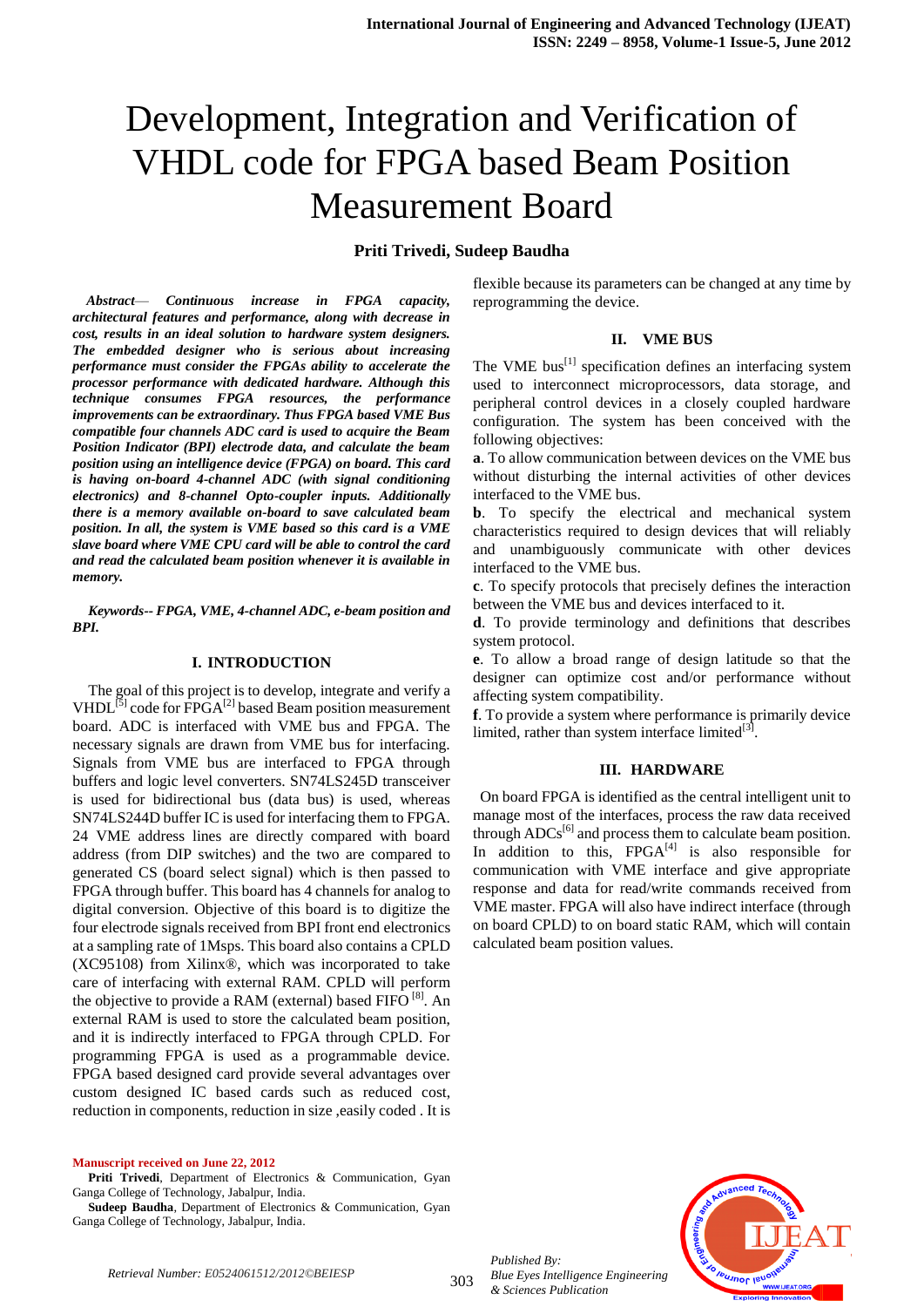

# **Figure 1 : Block Diagram of the VME Slave Card**

# **IV. FEATURES OF THE CARD**

- 1) Fully compatible with existing Accelerator Controls architecture i.e. it will be VME based.
- 2) BPI electrode signals (analog) are taken and simultaneously sampled through four 1MSPS, 16 bits ADC.
- 3) FPGA will use 16-bits fixed point arithmetic to calculate beam position.
- 4) On board 64K word (16 bits) memory will be available to store calculated beam position.
- 5) Board also has 8-channels for optocoupler isolated inputs.
- 6) Spartan-3 based XC3S200-4TQ144 FPGA from Xilinx® is mounted on the board to carry arithmetic for calculating beam position from electrode data.
- 7) VME Interrupt logic is integrated to interrupt CPU card as and when the memory with beam position data is full. Interrupt logic may be configured for any other purpose through VHDL coding.
- 8) All the power requirements supplies for FPGA (1.2V, 2.5V and 3.3V), supplies for ADC and opamps  $(+15V, +5V)$  are generated on board using linear regulators and switching regulators.
- 9) FPGA configuration solution is provided on board so that FPGA can be reprogrammed at any time in future. For this purpose JTAG port is provided onboard and

Xilinx® ISP EPROM is also available on board to keep configuration data when power is OFF.

10) Signal conditioning of electrode signal (analog) is done before feeding it to the ADC.

#### **V. FORMULA FOR CALCULATION OF BEAM POSITION**

Let the four button voltages of a BPI read by the ADC are  $V_A$ ,  $V_B$ ,  $V_C$ , and  $V_D$  V1 = K<sub>1</sub>, V<sub>A</sub> - V<sub>A0</sub>, V2 = K<sub>2</sub>, V<sub>B</sub> - V<sub>B0</sub>, V3 =  $K_3.V_C$  -  $V_{C0}$ ,  $V4 = K_4.V_D$  -  $V_{D0}$ , Where,  $K_1, K_2, K_3, K_4$  are equalizing coefficients (default value =  $1.0$ ) $V_{A0}$ ,  $V_{B0}$ ,  $V_{CO}$ ,  $V_{\text{DO}}$  are the offset values. (default value = 0.0 V)<br>  $V1 - V3$   $V4 - V2$  $\delta H = \frac{v_1 - v_3}{v_1 + v_3} + \frac{v_4 - v_2}{v_2 + v_4}$  $\frac{1}{V1 + V3} + \frac{1}{V2 + V4}$  $X_{\text{mech}} = a1* \delta H + b1* \delta H^2 + c1* \delta H^3 + d1* \delta V^2 + e1* \delta H^4$  $+ f1 * \delta H^2 * \delta V^2$  $Z_{\text{mech}} = a2* \delta V + b2* \delta V^2 + c2* \delta V^3 + d2* \delta H^2 + e2* \delta V^4 +$ f2 \* $\delta$ H<sup>2</sup> \* $\delta$ V<sup>2</sup>

 $X$ (mm) =  $X_{mech}Cos θ - Z_{mech}Sin θ + Xo$ 

 $Z$  (mm) =  $X_{\text{mech}}$ Sin  $\theta$  +  $Z_{\text{mech}}$ Cos  $\theta$  +  $Z$ o

## **VI.** TOOLS USED

- Xilinx ISE Design Suite 12.4
- ModelSim 6.4
- EASy68K EDITOR/ASSEMBLER V5.6.

#### **VII. TEST PROCEDURE**

- 1) Continuity test between different probable test points.
- 2) Check the supply voltage.
- 3) Setting of different Jumper to make connection path between analog input source and ADC input pin.
- 4) Download VHDL program into FPGA.
- 5) Open HyperTerminal software and apply necessary settings and then load EASy68K program.
- 6) Analog input of range from 0V to 5V is given to all four ADC"s.
- 7) Execute assembly program from HyperTerminal using "GD" (Go Direct).
- 8) Record different waveforms (SCLK, CS\_ADC, CS\_FPGA, SDI, SDO, CONVST, EOC) using CRO and Compare it with standard result.

*Open HyperTerminal with following settings:-*

| $\sigma$ pen $\pi$ , per $\pi$ er manda mand          |     |              |
|-------------------------------------------------------|-----|--------------|
| Bits per second : 38400                               |     |              |
| Data bits                                             |     | : 8          |
| Parity                                                |     | : None       |
| Stop bits                                             | : 1 |              |
| $\mathbf{\Gamma}$ $\mathbf{\Gamma}$ $\mathbf{\Gamma}$ |     | $\mathbf{M}$ |

Flow Control : None

VME Crate is connected to Serial Port of the Computer. Monitor program is started through hyper terminal and then EASy68K program is loaded in the OS-9 Operating System. VME crate is connected with the CPU card which also connect 4-channel ADC card. Input to FPGA is provided from VME BUS.

The chip select of FPGA is shown by channel 1 and serial clock which is given to ADC is shown by channel 4.



304

*Published By:*

*& Sciences Publication* 

*Blue Eyes Intelligence Engineering*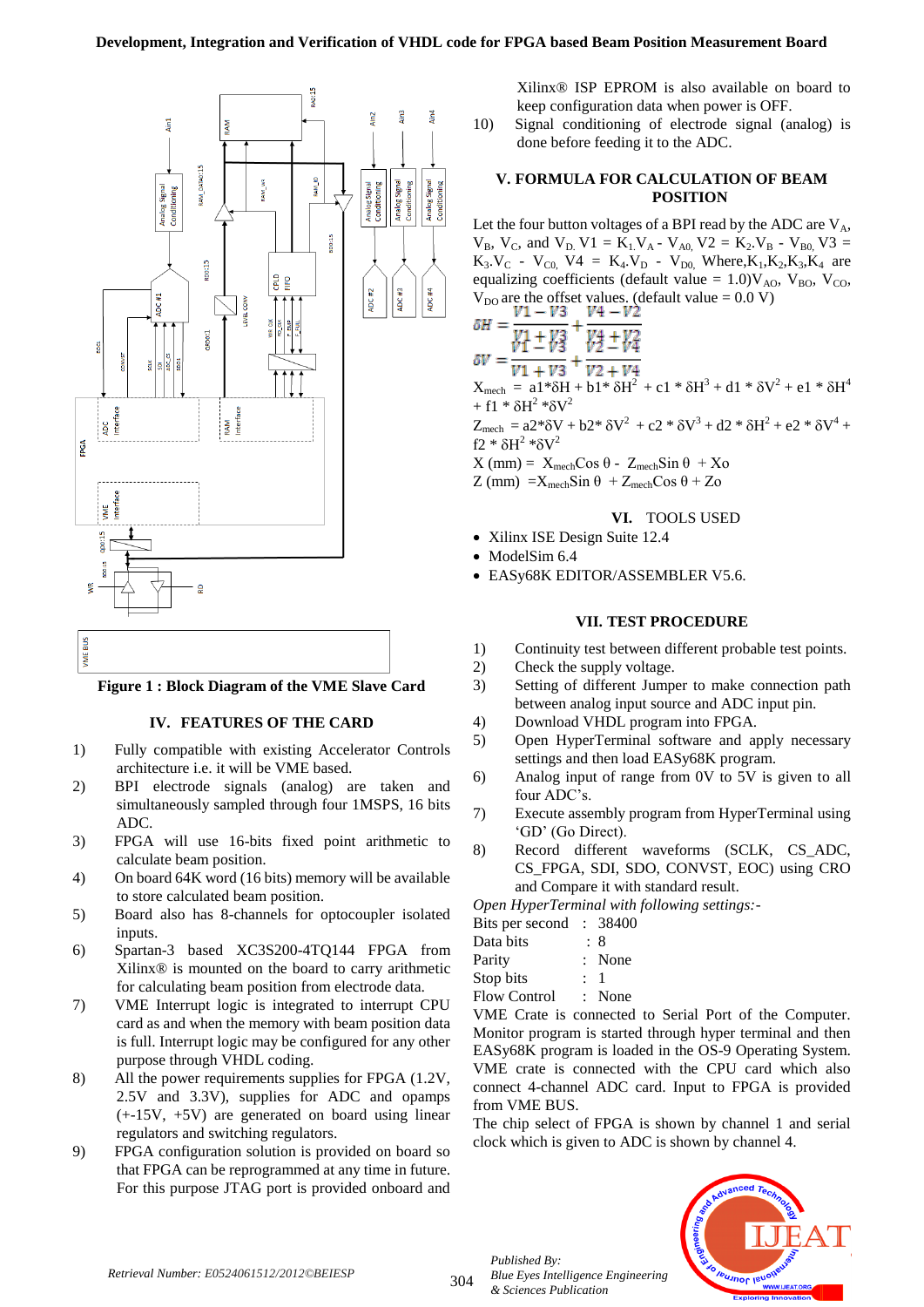Whenever send configuration and read command is to ADC the chip select of FPGA becomes low for 0.5 us and 16 serial clocks (SCLK) are send to ADC.



**Figure 2 : Waveform of CS\_FPGA and SCLK** After issuing send configuration command settings which is to be done in ADC is sent through serial data in (SDI) pin of ADC with 16 serial clocks.The serial clock (SCLK) is shown by channel 1 and serial data in (SDI) which is given to ADC is shown by channel 4 in figure 3. Conversion start command is given to ADC. After 780 ns when conversion is over end of conversion signal is given by ADC then by issuing a read command converted data can be read through serial data out(SDO) pin of ADC with 16 serial clocks.The serial clock (SCLK) is shown by channel 1 and serial data out (SDO) which is given to ADC is shown by channel 4 in figure 4.





Channel 2 shows serial data in (SDI) pin of ADC which gives send configuration command and read command. Channel 1 show 16 serial clocks given to ADC at the time of sending and reading data. Channel 4 shows serial data out (SDO) which gives converted data from ADC.



**Figure 5 : Waveform of SCLK, SDI, SDO**

When converted data is given to VME data bus to read through HyperTerminal a Data Acknowledge signal (DTACK) is given by VME to ensure that valid data is available in Bus.<br>  $Tek$   $\Box$ 



**VIII. DEVICE UTILIZATION SUMMARY**

**Table 1 : Device Utilization for VME Interfaced with ADC**

|               | <b>USED</b>     | <b>WHOLE</b>    | PERCENTAGE  |
|---------------|-----------------|-----------------|-------------|
|               | <b>CAPACITY</b> | <b>CAPACITY</b> | OF CAPACITY |
| <b>SLICES</b> | 1,248           | 3,840           | 32%         |
| LOOKUP        | 1,626           | 3,840           | 42%         |
| <b>TABLES</b> |                 |                 |             |
| FLIP          | 1,053           | 1,248           | 84%         |
| <b>FLOP</b>   |                 |                 |             |
| IΟ            | 65              | 97              | 67%         |
| SIGNALS       |                 |                 |             |

**IX. RESULT**



**Figure 7 : HyperTerminal window showing ADC data and calculated positions in HEX Format**